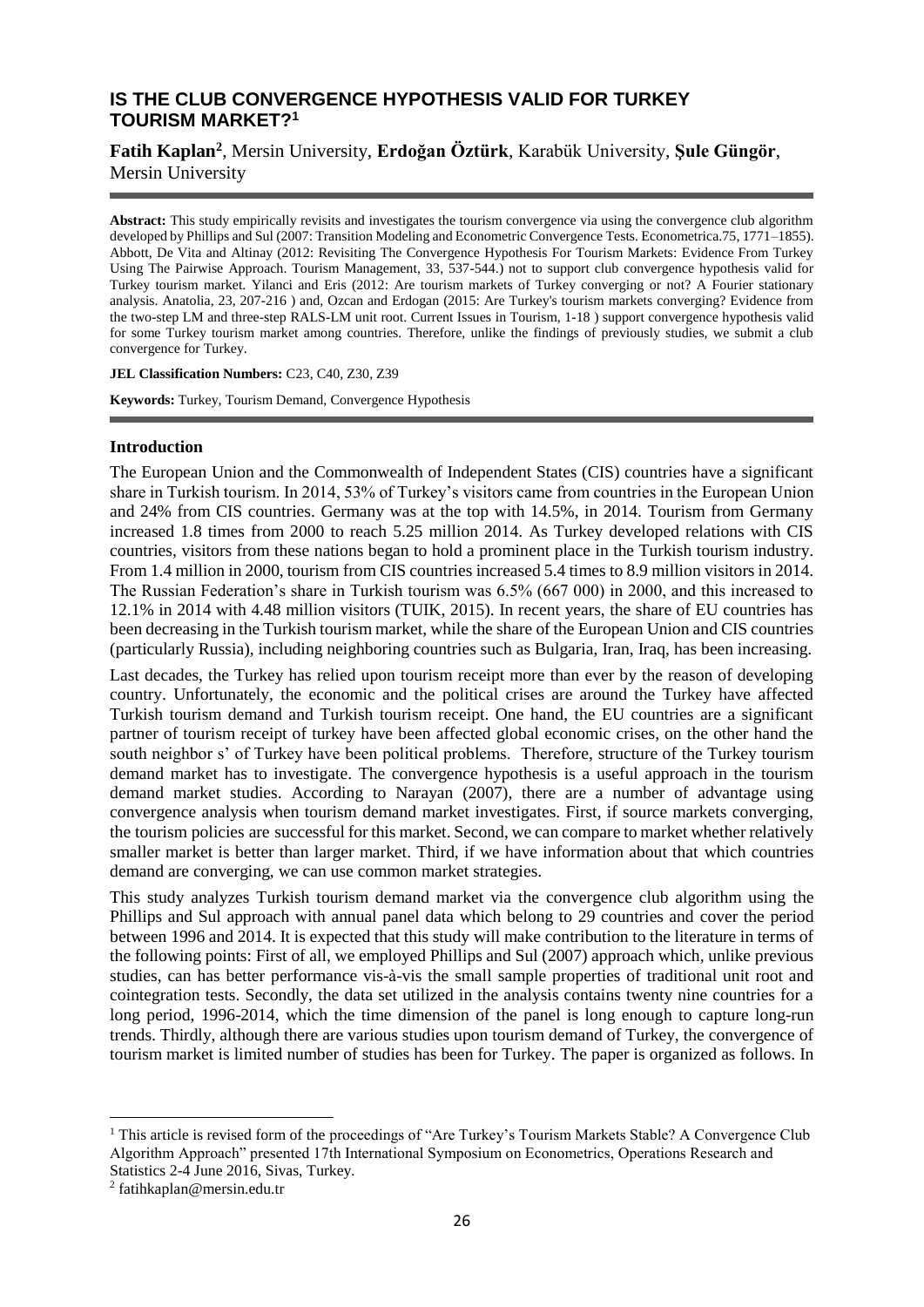Section 2, the literature is reviewed. The data and econometric methodology are outlined then, the empirical findings are discussed in Section 3. And last, the concluding remarks are provided.

## **Literature review**

There is a vast literature on tourism market but some of causal link remains unclear. There is an increased interest in convergence hypothesis for tourism market. However, this literature seems to be still scarce. In the literature, the first empirical study concerning the convergence hypothesis for tourism market developed by Narayan (2006). In study, he investigated Australia's tourism market was converging by using monthly data. Using unit root tests, he followed a stationary process and examined whether the difference between total visitor arrivals and visitor arrivals from each tourist source market to Australia. According to the estimation results, there is a strong evidence of convergence of Australia's tourism markets. In another study of Narayan (2007), He investigated whether or not Fiji's tourism market was converging and draws similar conclusions for the case of Fiji. The convergence of tourism markets is examined by cointegration process between total visitor arrivals to Fiji and visitor arrivals from each of the eight tourist source markets considered. On the other hand, Lorde and More (2008) investigated the convergence hypothesis for the Carribbean, Lean and Smyth (2008), and Tang (2011) investigated the convergence hypothesis for Malaysia's. Regarding Turkey, the first empirical study concerning the convergence hypothesis for Turkey tourism markets belongs to Abbott, De Vita and Altinay (2012), who examined whether Turkey's tourism markets are converging. They used the pairwise approach and found that there is no evidence for long-run 'convergence' or 'club convergence' among Turkey's major tourism markets, although most previous studies have found the convergence hypothesis for tourism markets to hold. Abbott et all.asserted that there would be no reason to expect the convergence because of its major source tourist markets have a tendency to gravitate and because of using smaller clusters of tourist source markets grouped according to similar levels of per capita GDP, tourist supply capacity and geographic distance from Turkey.

Yilanci and Zehra (2012), Ozcan and Erdogan (2015), and Hepsag (2015) analyse whether Turkey's major tourist source markets are converging by using monthly data. Yilanci and Zehra (2012) employed the Fourier stationary test and their results reveal that 10 out of 14 markets support the hypothesis of convergence. Ozcan and Erdogan (2015) employed two-step Lagrange multiplier (LM) and three-step residual augmented least squares-Lagrange multiplier (RALS-LM) unit root tests and their results indicate that 10 out of 14 markets are converging too. Merely, Hepsag (2015) investigate the convergence hypothesis of tourism markets in seasonal unit roots framework by taking account of seasonal behaviors of tourist arrivals' differential series. He used the seasonal unit roots test for monthly data of Turkey's 20 major. His results reveal that tourism markets are found to be converging in the long run and in the months of January, March, April, May, July, September, and October, however, the convergence does not valid in the months of February, June, August, and November.

$$
X_{it} = g_{it} + a_{it},\tag{1}
$$

Equation (1),  $X_{it}$ , denote the variable, N denote to countries [i=1, ...N], T denote to time periods [t=1, ..T],  $g_{it}$  denotes systematic components and  $a_{it}$  denotes transitory components. We may transform  $X_{it}$ as follow;

$$
X_{it} = \left(\frac{g_{it} + a_{it}}{\mu_t}\right)\mu_t = \delta_{it}\mu_t
$$
\n<sup>(2)</sup>

Where Xit is decomposed in two components. This components are both of which are time-varying. Where  $\delta_{it}$  idiosyncratic component and where  $\mu_t$  is common component. P&S define the relative transition parameter;

$$
h_{it} = \frac{X_{it}}{N^{-1} \sum_{i=1}^{N} X_{it}} = \frac{\delta_{it}}{N^{-1} \sum_{i=1}^{N} \delta_{it}} \tag{3}
$$

The loading coefficient is interpreted as the measure of the transition path of tourism demand of state i relative to the panel average at time t. So,  $h_{it}$  is called relative transition parameter. By the way, in the long run the cross-sectional variance of  $h_{it}$  converges to zero as t goes to infinite;  $\sigma_t^2 = N^{-1} \sum_{i=1}^N (h_{it} - 1)^2 \to 0$  (4)

Where the null hypothesis implies convergence for all regions, while the alternative implies divergence or club convergence. To test of the null hypothesis;